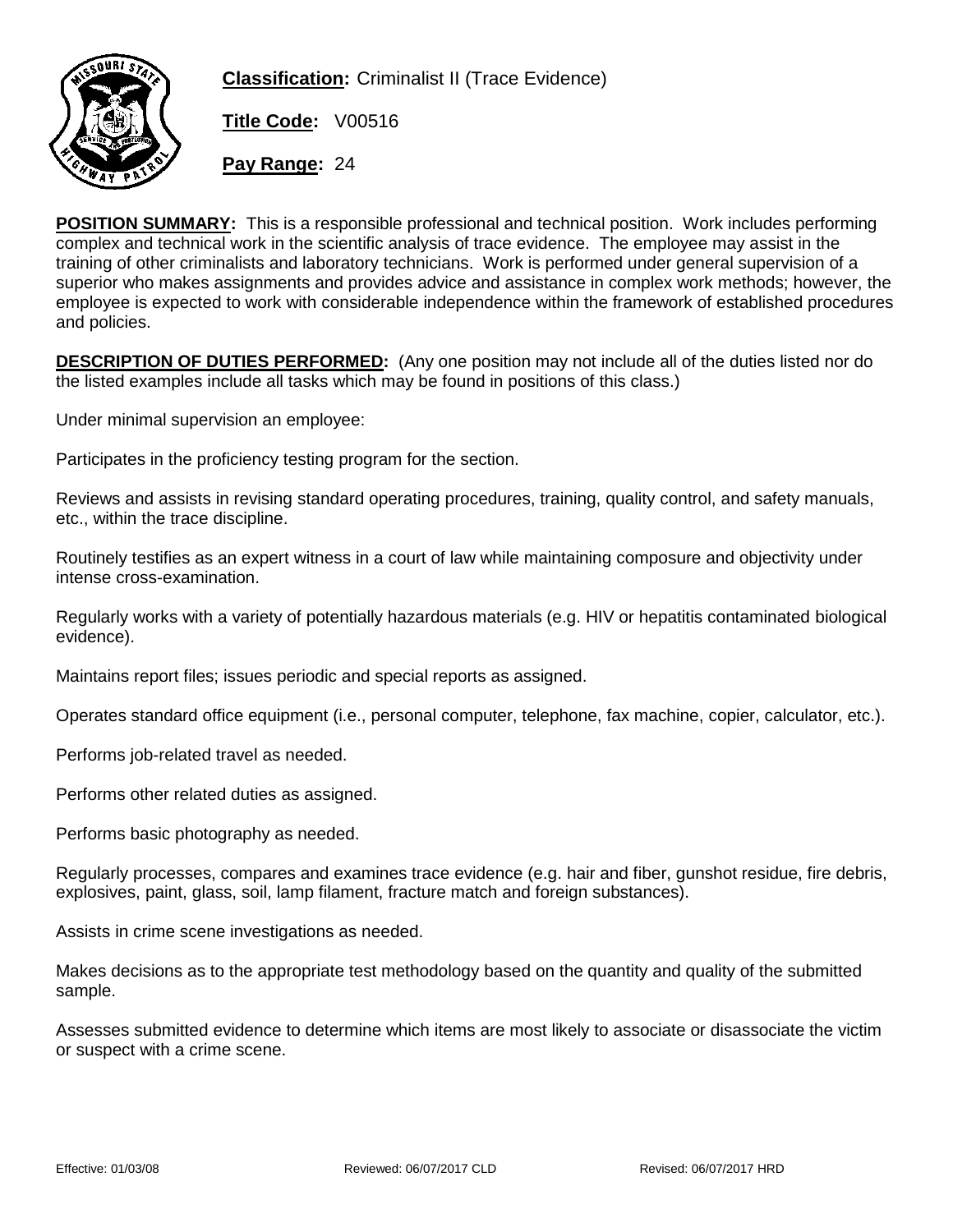# **Classification:** Criminalist II (Trace Evidence) **Page 2** Page 2

Analyzes samples using chemical testing, polarized light microscopy, and chemical instrumentation including gas chromatography/mass spectrometry, infrared & Raman spectroscopy, scanning electron microscopy/energy dispersive x-ray spectroscopy and x-ray fluorescence.

Interprets test results obtained from the proper microscopic, chemical and instrumental methods.

Performs instrument maintenance and repairs.

Stays updated on technical trends through attendance of workshops/seminars and reading forensic science literature.

Assists instructors conducting training of law enforcement personnel about collection and analysis of trace evidence.

Generates and receives requests to and from other law enforcement agencies, prosecutors, attorneys, etc., reference criminal evidence and crime laboratory procedures.

Educates trial attorneys, judges and juries about complex scientific analysis and may serve as a technical advisor during trial proceedings.

Assists other criminalists and laboratory technicians in processing trace evidence.

Assists in the development and application of methods and/or techniques to upgrade laboratory capability.

Assists in training lower level criminalists.

## **REQUIRED KNOWLEDGE, SKILLS, AND ABILITIES:** Ability to read English effectively.

Ability to communicate in English clearly and concisely, both orally and in writing.

Knowledge and practice of safety rules and procedures associated with laboratory equipment and chemicals.

Ability to perform work in accordance with prescribed procedures, make accurate observations of test results, and prepare accurate records and reports.

Ability to compile and prepare information for presentations (e.g. mock trials, courtroom testimony, depositions, pretrial conferences, meetings, etc.).

Ability to maintain composure while under cross-examination in regards to personal and scientific qualifications and testify to laboratory findings in court.

Ability to work with restricted, highly sensitive information in a confidential and professional manner.

Ability to establish and maintain effective working relations with others.

Knowledge of the proper use of laboratory equipment, computer and photography equipment, and chemicals.

Ability to work with material that may be biohazardous or of a sexual nature relating to criminal activity (e.g. written material, photographs, and/or verbal language, etc.).

Ability to work hours as assigned.